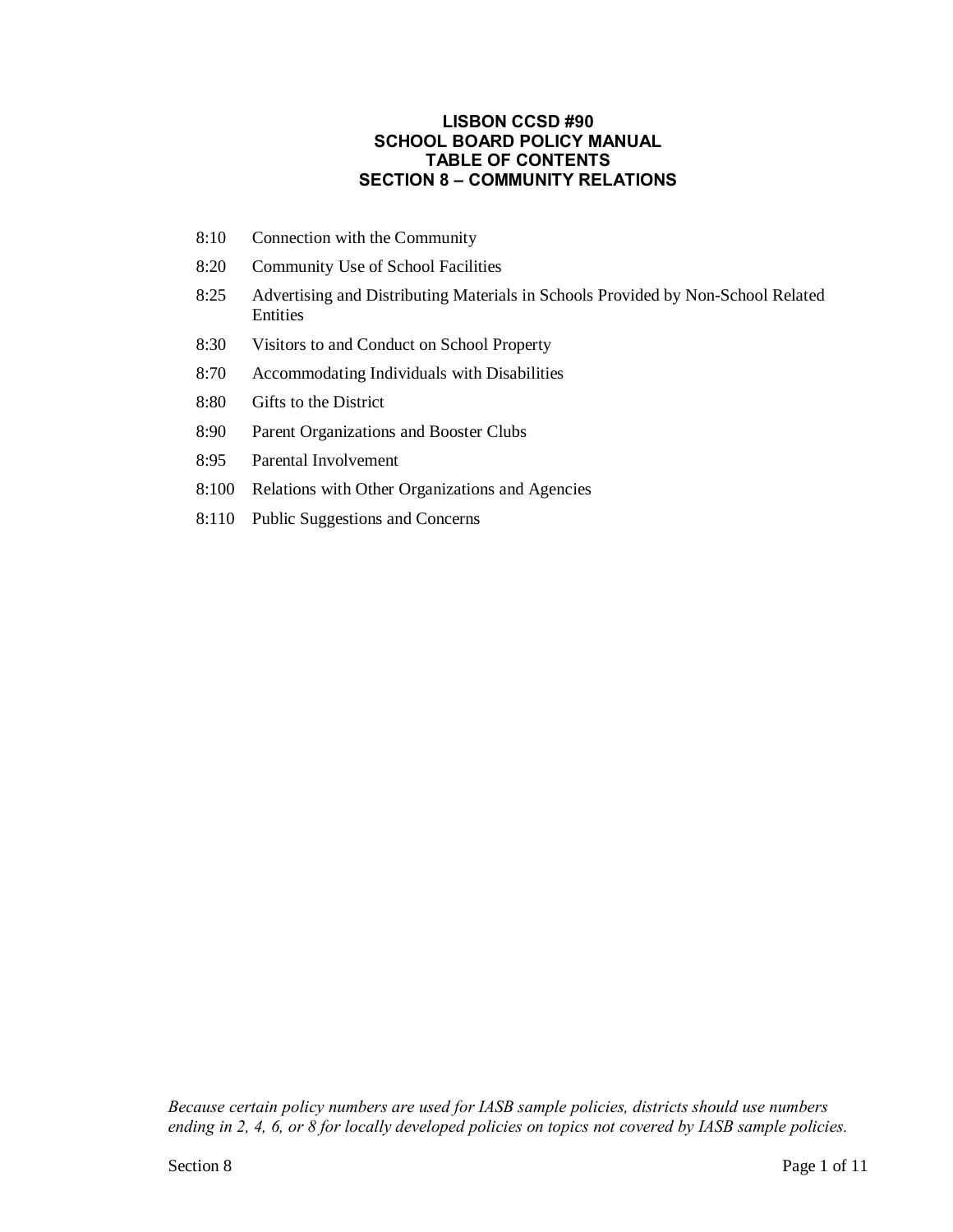### **Connection with the Community**

The Superintendent is the District is chief spokesperson and shall plan and implement a District public relations program that will:

- 1. Develop community understanding of school operation.
- 2. Gather community attitudes and desires for the District.
- 3. Secure adequate financial support for a sound educational program.
- 4. Help the community feel a more direct responsibility for the quality of education provided by their schools.
- 5. Earn the community is good will, respect, and confidence.
- 6. Promote a genuine spirit of cooperation between the school and the community.
- 7. Keep the news media provided with accurate information.

The public relations program should include:

- 1. Regular news releases concerning District programs, policies, and activities, that will be sent to the news media.
- 2. News conferences and interviews, as requested or needed. Individuals may speak for the District only with prior approval from the Superintendent.
- 3. Publications having a high quality of editorial content and effective format. All publications shall identify the District, school, department, or classroom and shall include the name of the Superintendent, the Building Principal, and/or the author and the publication date.
- 4. Other efforts that highlight the District programs and activities.

CROSS REF.: 2:110 (Qualifications, Term, and Duties of Board Officers)

ADOPTED: December 8, 2014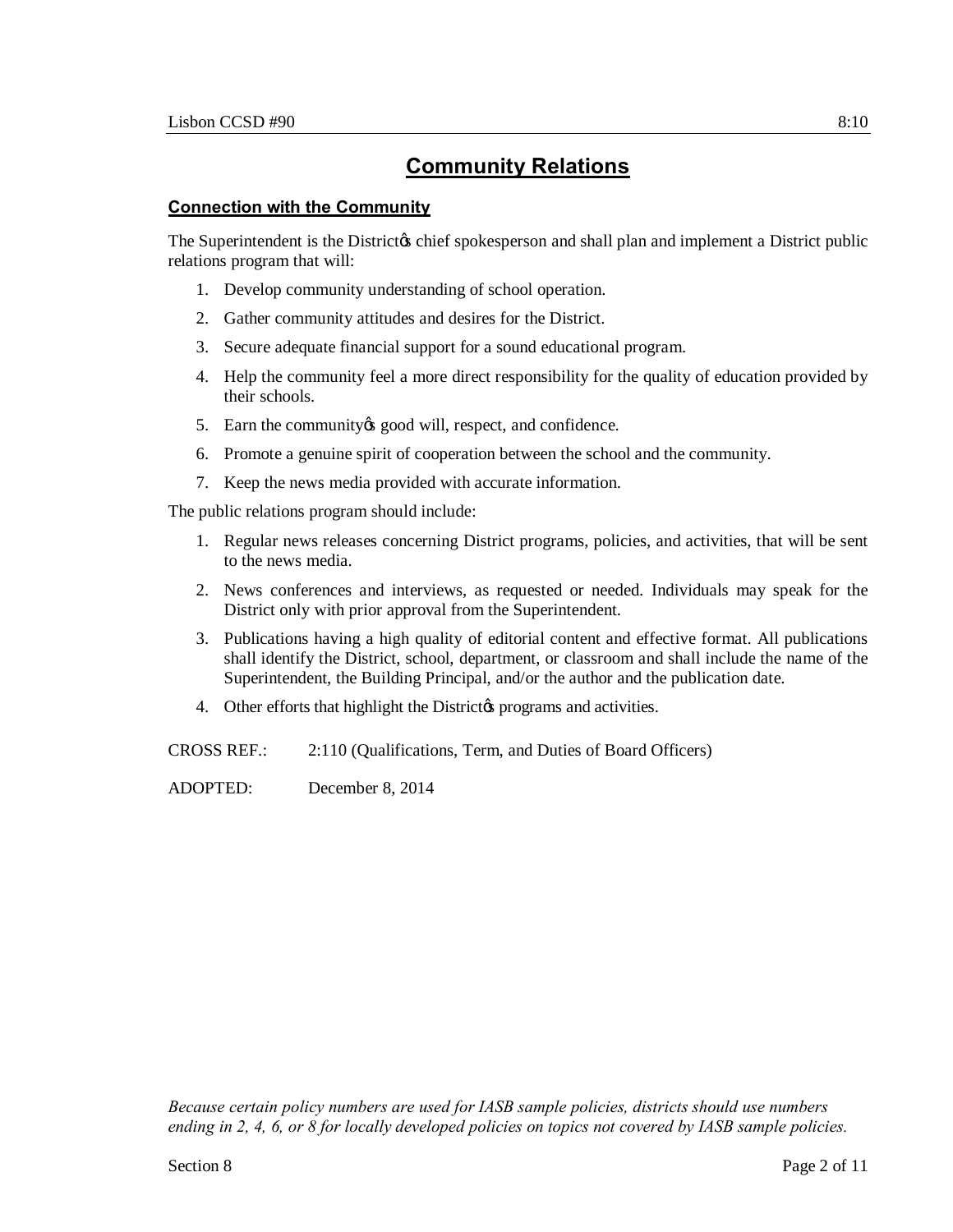## **Community Use of School Facilities**

School facilities are available to community organizations during non-school hours when such use does not: (1) interfere with any school function or affect the safety of students or employees, or (2) affect the property or liability of the School District. The use of school facilities for school purposes has precedence over all other uses. The District reserves the right to cancel previously scheduled use of facilities by community organizations and other groups. The use of school facilities requires the prior approval of the Superintendent or designee and is subject to applicable procedures.

Persons on school premises must abide by the District to conduct rules at all times.

Student groups, school-related organizations, government agencies, and non-profit organizations are granted the use of school facilities at no costs during regularly staffed hours. Fees and costs shall apply during non-regularly staffed hours and to other organizations granted use of facilities at any time. A fee schedule and other terms of use shall be prepared by the Superintendent and be subject to annual approval by the School Board.

| LEGAL REF.:        | 20 U.S.C. §7905.                                                                                                                                       |
|--------------------|--------------------------------------------------------------------------------------------------------------------------------------------------------|
|                    | 10 ILCS 5/19-2.2.                                                                                                                                      |
|                    | 105 ILCS 5/10-20.40, 5/10-22.10, and 5/29-3.5.                                                                                                         |
|                    | Good News Club v. Milford Central School, 121 S.Ct. 2093 (2001).                                                                                       |
|                    | Lambos Chapel v. Center Moriches Union Free School District, 113 S.Ct. 2141                                                                            |
|                    | (1993).                                                                                                                                                |
|                    | Rosenberger v. Rector and Visitors of Univ. of Va., 515 U.S. 819 (1995).                                                                               |
| <b>CROSS REF.:</b> | 8:25 (Advertising and Distributing Materials in Schools Provided by Non-School<br>Related Entities), 8:30 (Visitors to and Conduct on School Property) |
| ADOPTED:           | December 8, 2014                                                                                                                                       |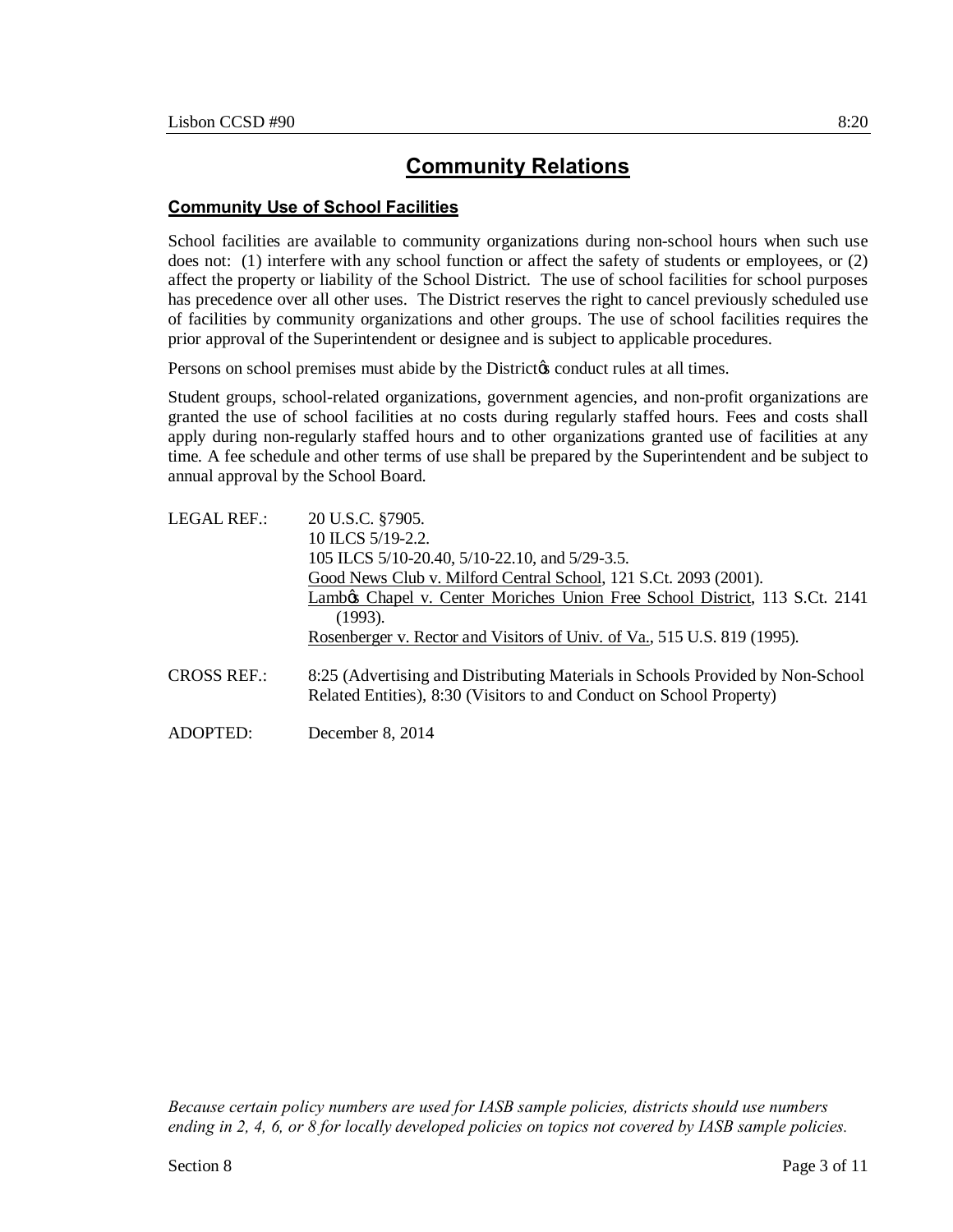## **Advertising and Distributing Materials in Schools Provided by Non-School Related Entities**

No material or literature shall be posted or distributed that would: (1) disrupt the educational process, (2) violate the rights or invade the privacy of others, (3) infringe on a trademark or copyright, or (4) be defamatory, obscene, vulgar, or indecent. No material, literature, or advertisement shall be posted or distributed without advance approval as described in this policy.

### Community, Educational, Charitable, or Recreational Organizations

Community, educational, charitable, recreational, or similar groups may, under procedures established by the Superintendent, advertise events pertinent to studentsø interests or involvement. All advertisements must (1) be student-oriented, (2) prominently display the sponsoring organization's name, and (3) be approved in advance by the Superintendent or designee. The District reserves the right to decide where and when any advertisement or flyer is distributed, displayed, or posted.

### Commercial Companies and Political Candidates or Parties

Commercial companies may purchase space for their advertisements in or on: (1) athletic field fences; (2) athletic, theater, or music programs; (3) student newspapers or yearbooks; (4) scoreboards; or (5) other appropriate locations. The advertisements must be consistent with this policy and its implementing procedures and be appropriate for display in a school context. Prior approval from the Board is needed for advertisements on athletic fields, scoreboards, or other building locations. Prior approval is needed from the Superintendent or designee for advertisements on athletic, theater, or music programs; student newspapers and yearbooks; and any commercial material related to graduation, class pictures, or class rings.

No individual or entity may advertise or promote its interests by using the names or pictures of the School District, any District school or facility, staff members, or students except as authorized by and consistent with administrative procedures and approved by the Board.

Material from candidates and political parties will not be accepted for posting or distribution, except when used as part of the curriculum.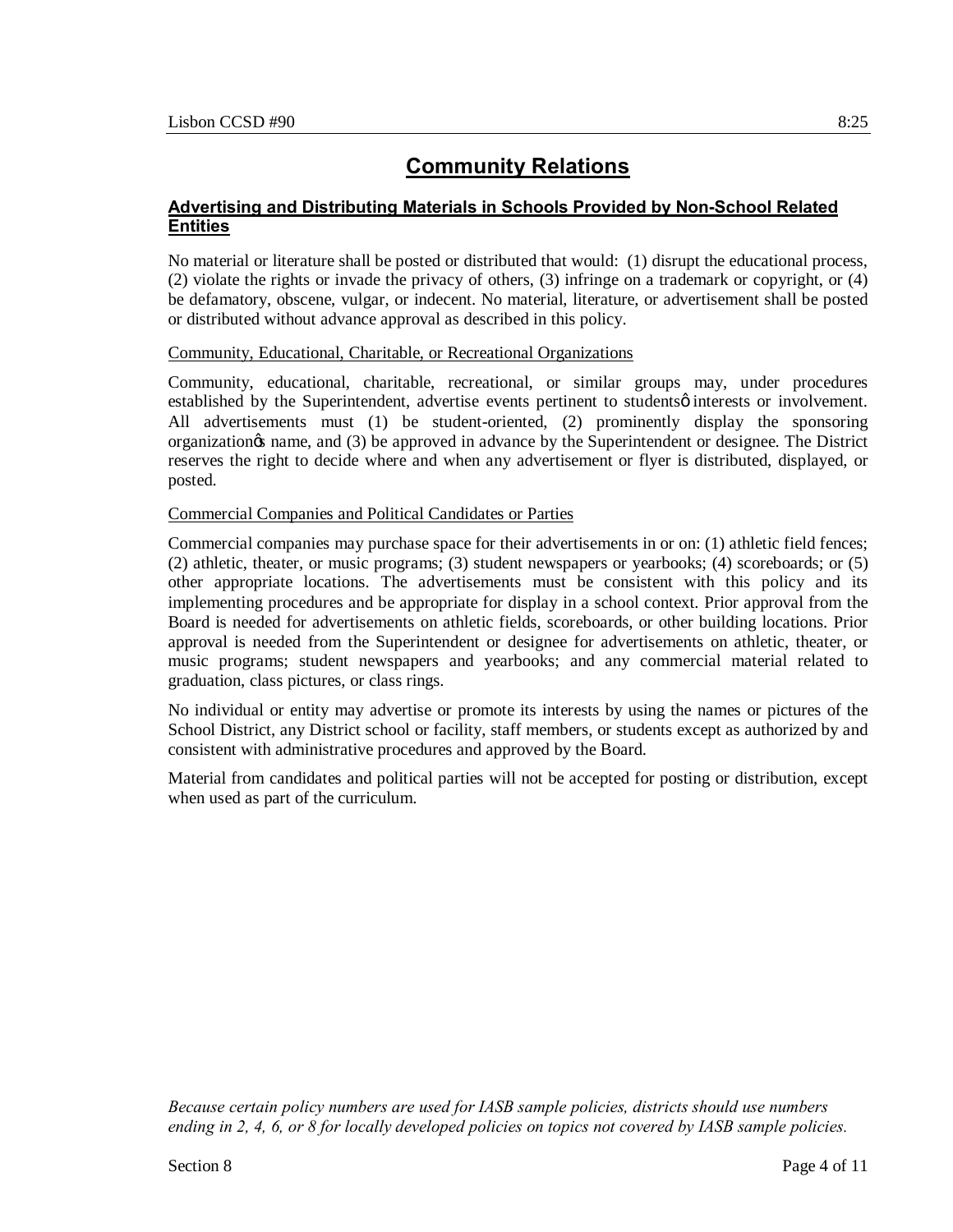| LEGAL REF.:        | Berger v. Rensselaer Central School Corp., 982 F.2d 1160 (7th Cir. 1993), cert.<br>denied, 113 S.Ct. 2344 (1993). |
|--------------------|-------------------------------------------------------------------------------------------------------------------|
|                    | DiLoreto v. Downey Unified School Dist., 196 F.3d 958 (9th Cir. 1999).                                            |
|                    | Hedges v. Wauconda Community Unit School Dist., No. 118, 9 F.3d 1295 (7th                                         |
|                    | Cir. 1993).                                                                                                       |
|                    | Lambøs Chapel v. Center Moriches Union Free School Dist., 113 S.Ct. 2141                                          |
|                    | (1993).                                                                                                           |
|                    | Sherman v. Community Consolidated School Dist. 21, 8 F.3d 1160 (7th Cir. 1993),                                   |
|                    | cert. denied, 114 S.Ct. 2109 (1994).                                                                              |
|                    | <u>Victory Through Jesus Sports Ministry v. Lee &amp; Summit R-7 Sch. Dist., 640 F.3d</u>                         |
|                    | 329 (8th Cir. 2011), cert. denied, 132 S.Ct. 592 (2011).                                                          |
| <b>CROSS REF.:</b> | 7:325 (Student Fund-Raising Activities)                                                                           |
| ADOPTED:           | December $8, 2014$                                                                                                |

 $\sim$  8:30 8:30

## **Community Relations**

## **Visitors to and Conduct on School Property**

The following definitions apply to this policy:

**School property** - District and school buildings, grounds, and parking areas; vehicles used for school purposes; and any location used for a School Board meeting, school athletic event, or other school-sponsored event.

**Visitor** - Any person other than an enrolled student or District employee.

All visitors to school property are required to report to the Building Principal $\alpha$  office and receive permission to remain on school property. All visitors must sign a visitors  $\phi$  log, show identification, and wear a visitorgs badge. When leaving the school, visitors must return their badge. On those occasions when large groups of parents and friends are invited onto school property, visitors are not required to sign in but must follow school officials  $\phi$  instructions. Persons on school property without permission will be directed to leave and may be subject to criminal prosecution.

Except as provided in the next paragraph, any person wishing to confer with a staff member should contact that staff member by telephone or email to make an appointment. Conferences with teachers are held, to the extent possible, outside school hours or during the teachergs conference/preparation period.

Requests to access a school building, facility, and/or educational program, or to interview personnel or a student for purposes of assessing the student to special education needs, should be made at the appropriate building. Access shall be facilitated according to guidelines from the Superintendent or designee.

The School District expects mutual respect, civility, and orderly conduct among all people on school property or at a school event. No person on school property or at a school event (including visitors, students, and employees) shall perform any of the following acts: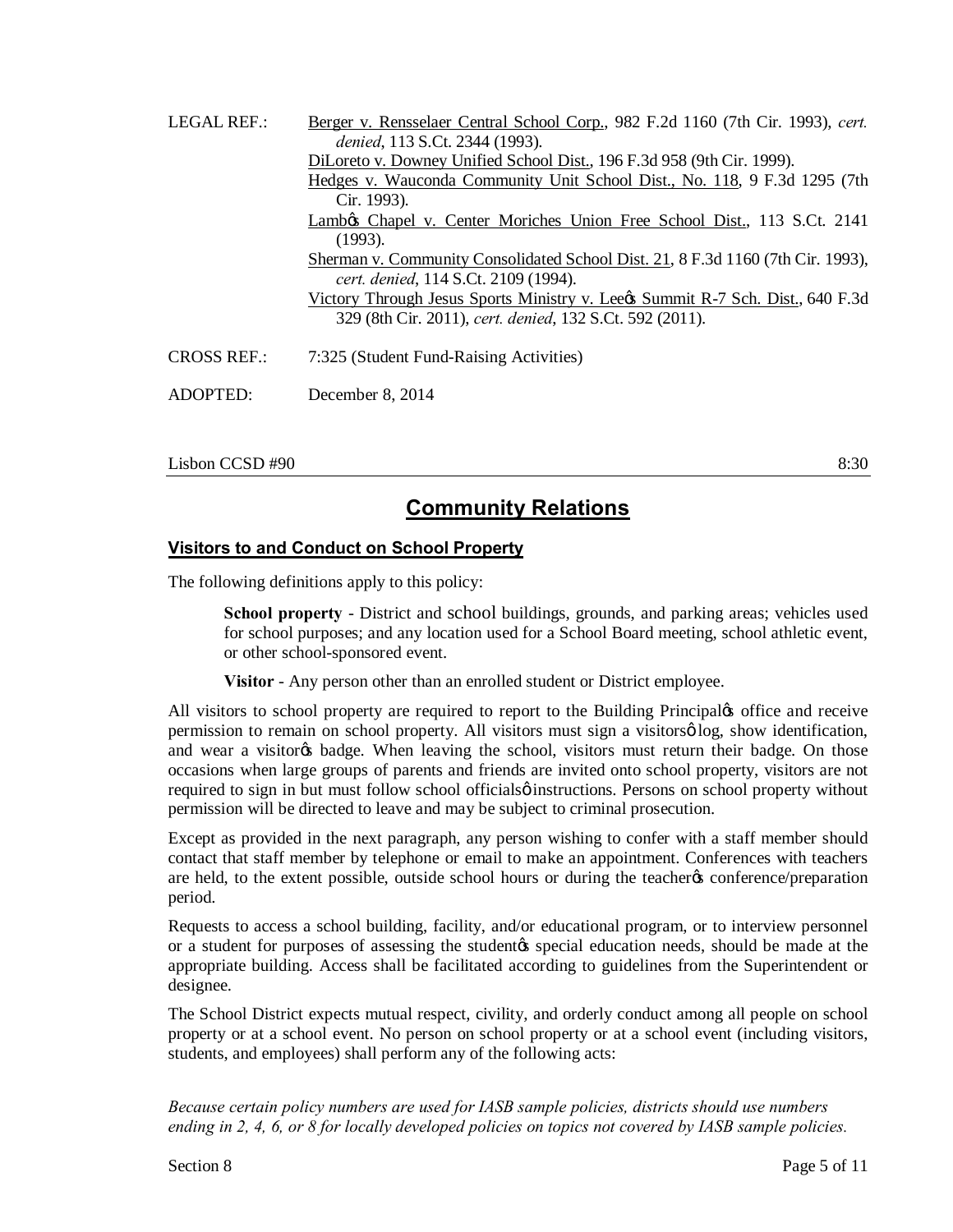- 1. Strike, injure, threaten, harass, or intimidate a staff member, a Board member, sports official or coach, or any other person.
- 2. Behave in an unsportsmanlike manner, or use vulgar or obscene language.
- 3. Unless specifically permitted by State law, possess a weapon, any object that can reasonably be considered a weapon or looks like a weapon, or any dangerous device.
- 4. Damage or threaten to damage another the property.
- 5. Damage or deface school property.
- 6. Violate any Illinois law, or town or county ordinance.
- 7. Smoke or otherwise use tobacco products.
- 8. Consume, possess, distribute, or be under the influence of an alcoholic beverage or illegal drug.
- 9. Use or possess medical cannabis.
- 10. Impede, delay, disrupt, or otherwise interfere with any school activity or function (including using cellular phones in a disruptive manner).
- 11. Enter upon any portion of school premises at any time for purposes other than those that are lawful and authorized by the Board.
- 12. Operate a motor vehicle: (a) in a risky manner, (b) in excess of 20 miles per hour, or (c) in violation of an authorized District employees directive.
- 13. Engage in any risky behavior, including roller-blading, roller-skating, or skateboarding.
- 14. Violate other District policies or regulations, or a directive from an authorized security officer or District employee.
- 15. Engage in any conduct that interferes with, disrupts, or adversely affects the District or a School function.

#### Convicted Child Sex Offender

State law prohibits a child sex offender from being present on school property or loitering within 500 feet of school property when persons under the age of 18 are present, unless the offender is:

- 1. A parent/guardian of a student attending the school and has notified the Building Principal of his or her presence at the school for the purpose of: (i) attending a conference at the school with school personnel to discuss the progress of his or her child academically or socially, (ii) participating in child review conferences in which evaluation and placement decisions may be made with respect to his or her child regarding special education services, or (iii) attending conferences to discuss other student issues concerning his or her child such as retention and promotion; or
- 2. Has permission to be present from the Board, Superintendent, or Superintendent  $\alpha$  designee. If permission is granted, the Superintendent or Board President shall provide the details of the offender *is* upcoming visit to the Building Principal.

In all cases, the Superintendent, or designee who is a certified employee, shall supervise a child sex offender whenever the offender is in a child  $\alpha$  vicinity.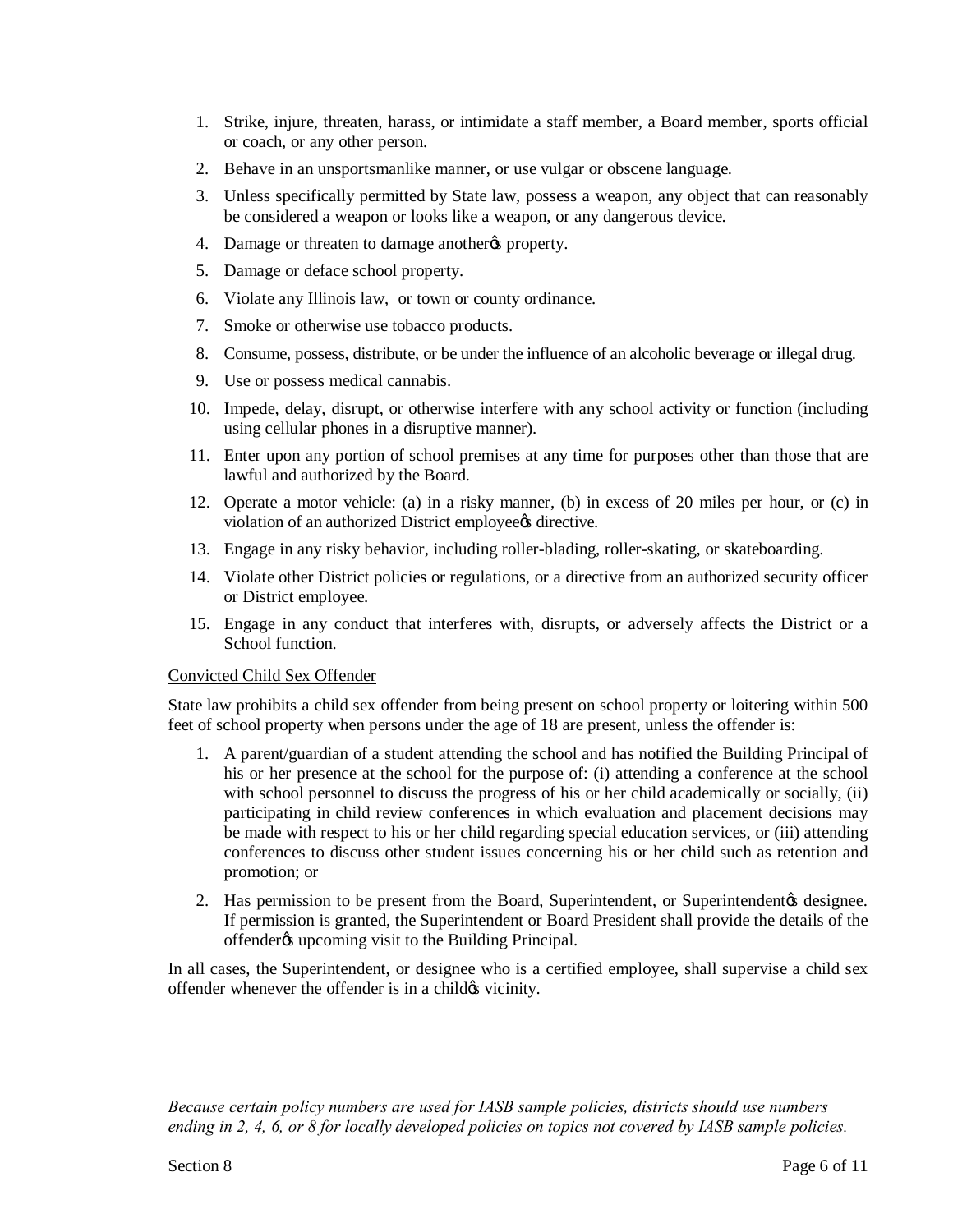#### Exclusive Bargaining Representative Agent

Authorized agents of an exclusive bargaining representative, upon notifying the Building Principalos office, may meet with a school employee (or group of employees) in the school building during freetimes of such employees.

#### Enforcement

Any staff member may request identification from any person on school property; refusal to provide such information is a criminal act. The Building Principal or designee shall seek the immediate removal of any person who refuses to provide requested identification.

Any person who engages in conduct prohibited by this policy may be ejected from school property. The person is also subject to being denied admission to school events or meetings for up to one calendar year.

#### Procedures to Deny Future Admission to School Events or Meetings

Before any person may be denied admission to school events or meetings as provided in this policy, the person has a right to a hearing before the Board. The Superintendent may refuse the person admission pending such hearing. The Superintendent or designee must provide the person with a hearing notice, delivered or sent by certified mail with return receipt requested, at least 10 days before the Board hearing date. The hearing notice must contain:

- 1. The date, time, and place of the Board hearing;
- 2. A description of the prohibited conduct;
- 3. The proposed time period that admission to school events will be denied; and
- 4. Instructions on how to waive a hearing.

| <b>LEGAL REF.:</b> | Nuding v. Cerro Gordo Community Unit School Dist., 730 N.E.2d 96 (Ill.App.4,<br>2000).                                                                                                                                                                                   |
|--------------------|--------------------------------------------------------------------------------------------------------------------------------------------------------------------------------------------------------------------------------------------------------------------------|
|                    | Pro-Children Act of 1994, 20 U.S.C. §7181 et seq.                                                                                                                                                                                                                        |
|                    | 105 ILCS 5/10-20.5b, 5/24-24, and 5/24-25.                                                                                                                                                                                                                               |
|                    | 410 ILCS 130/, Compassionate Use of Medical Cannabis Pilot Program.                                                                                                                                                                                                      |
|                    | 430 ILCS 66/, Firearm Concealed Carry Act.                                                                                                                                                                                                                               |
|                    | 720 ILCS 5/11-9.3.                                                                                                                                                                                                                                                       |
| <b>CROSS REF.:</b> | 4:170 (Safety), 5:50 (Drug- and Alcohol-Free Workplace; Tobacco Prohibition),<br>6:120 (Education of Children with Disabilities), 6:250 (Community Resource<br>Persons and Volunteers), 7:190 (Student Discipline), 8:20 (Community Use of<br><b>School Facilities</b> ) |

ADOPTED: December 8, 2014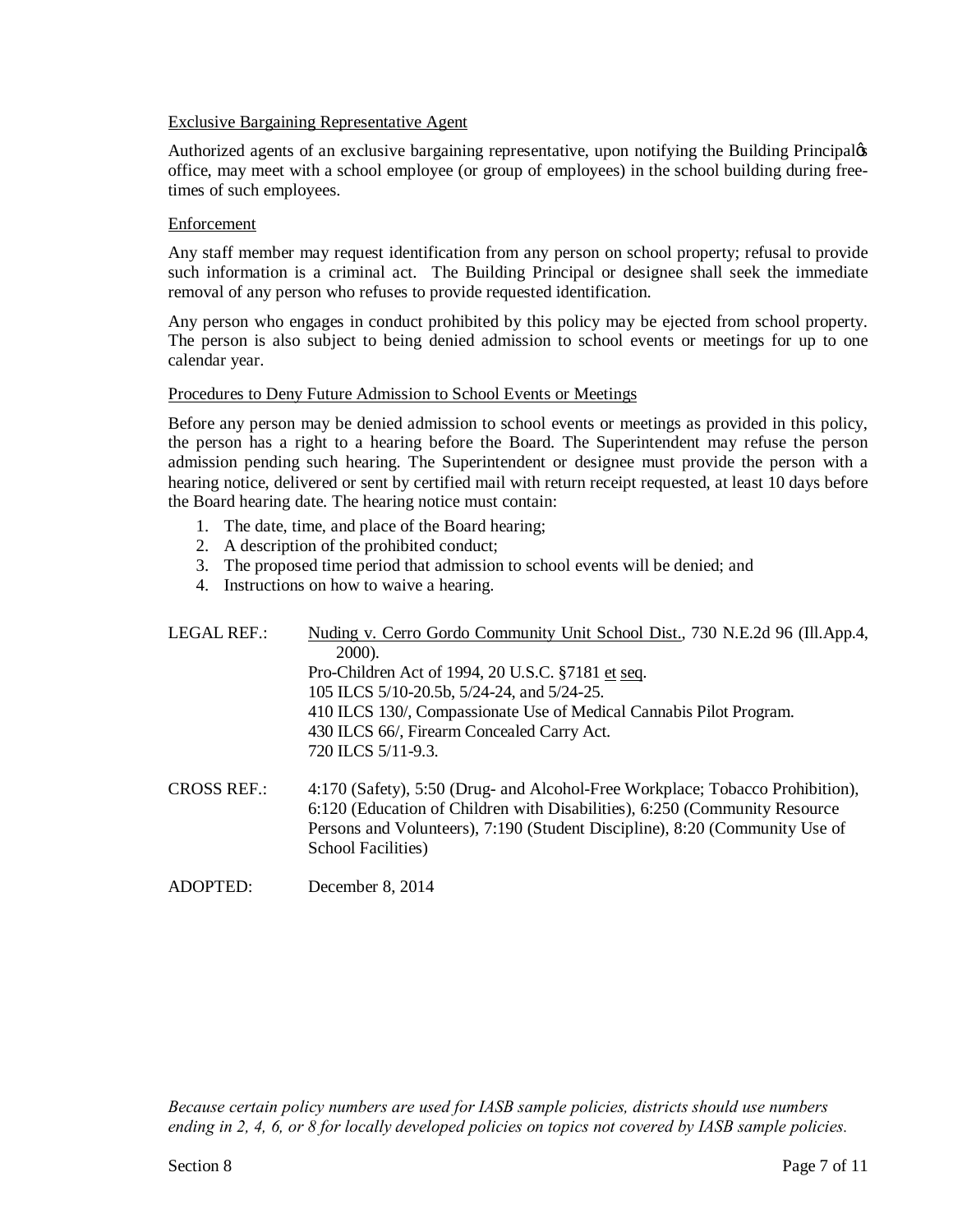### **Accommodating Individuals with Disabilities**

Individuals with disabilities shall be provided an opportunity to participate in all school-sponsored services, programs, or activities and will not be subject to illegal discrimination. When appropriate, the District may provide to persons with disabilities aids, benefits, or services that are separate or different from, but as effective as, those provided to others.

The District will provide auxiliary aids and services when necessary to afford individuals with disabilities equal opportunity to participate in or enjoy the benefits of a service, program, or activity.

Each service, program, or activity operated in existing facilities shall be readily accessible to, and useable by, individuals with disabilities. New construction and alterations to facilities existing before January 26, 1992, will be accessible when viewed in their entirety.

Individuals with disabilities should notify the Superintendent or Building Principal if they have a disability that will require special assistance or services and, if so, what services are required. This notification should occur as far in advance as possible of the school-sponsored function, program, or meeting.

| Americans with Disabilities Act, 42 U.S.C. §§12101 et seq. and 12131 et seq.; 28<br>C.F.R. Part 35. |
|-----------------------------------------------------------------------------------------------------|
| Rehabilitation Act of 1973 §104, 29 U.S.C. §794 (2006).                                             |
| 105 ILCS 5/10-20.46.                                                                                |
| 410 ILCS 25/, Environmental Barriers Act.                                                           |
| 71 Ill. Admin. Code Part 400, Illinois Accessibility Code.                                          |
| 2:260 (Uniform Grievance Procedure), 4:150 (Facility Management and<br><b>Expansion Programs</b> )  |
|                                                                                                     |

ADOPTED: December 8, 2014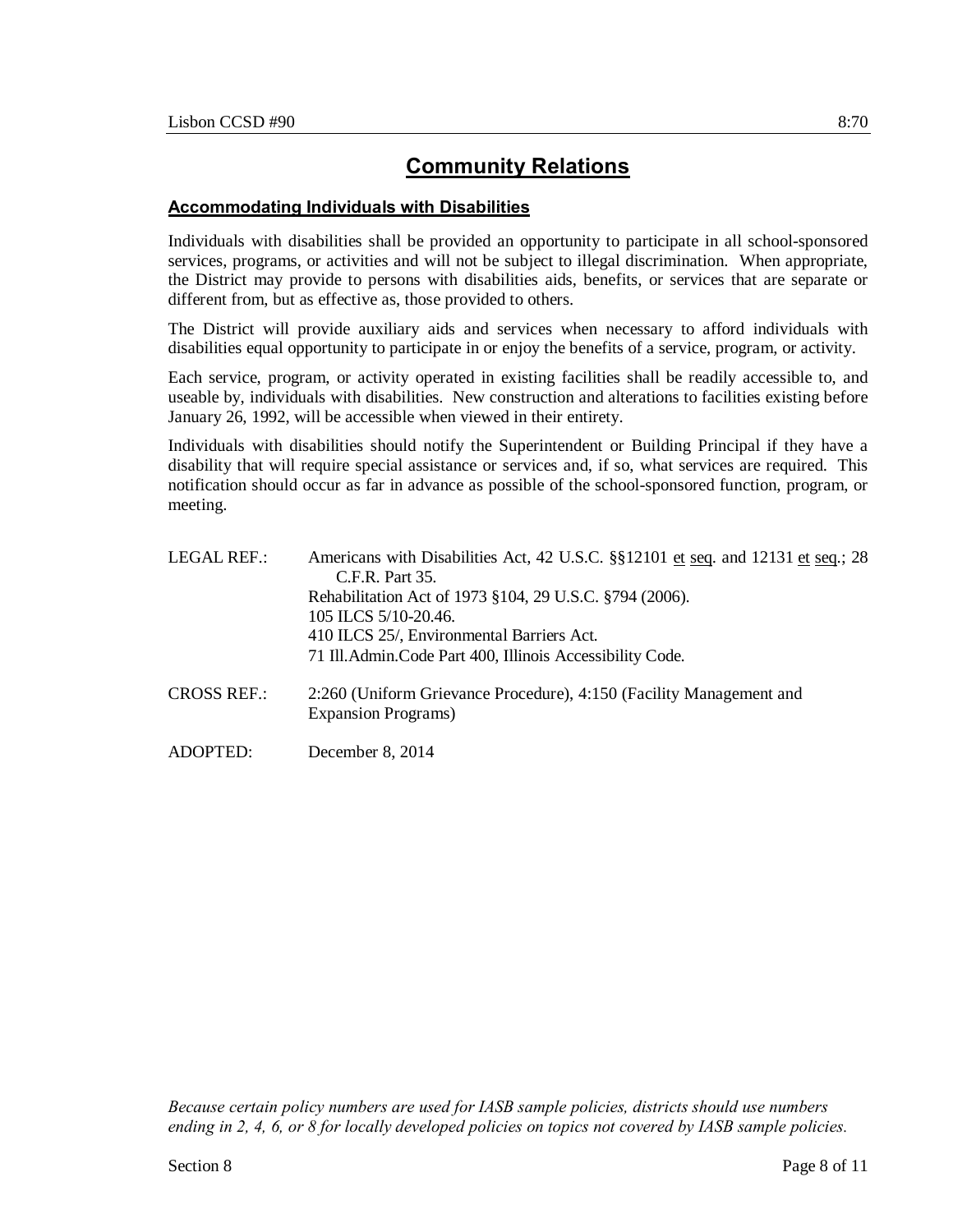#### **Gifts to the District**

The School Board accepts gifts from any education foundation or other entity or individual, provided the gift can be used in a manner compatible with the Board teducational objectives and policies. While the Board encourages unrestricted gifts, donations to fund specific projects are acceptable if the project is approved by the Board. The Superintendent shall develop procedures for review and approval of donations that involve incorporating messages into or placing messages upon school property. All gifts received become the School District to property.

LEGAL REF.: 105 ILCS 5/16-1.

ADOPTED: December 8, 2014

 $\sim$  8:90 8:90 8:90

## **Community Relations**

#### **Parent Organizations and Booster Clubs**

Parent organizations and booster clubs are invaluable resources to the Districtos school. While parent organizations and booster clubs have no administrative authority and cannot determine District policy, the School Board welcomes their suggestions and assistance.

Parent organizations and booster clubs are recognized by the Board and permitted to use the Districtøs name, the District schoolos name, or the District schoolos team name, or any logo attributable to the District provided they first receive the Superintendent or designees express written consent. Consent to use one of the above-mentioned names or logos will generally be granted if the organization or club has by-laws containing the following:

- 1. The organizationgs or clubgs name and purpose, such as, to enhance studentsg educational experiences, to help meet educational needs of students, to provide extra athletic benefits to students, to assist specific sports teams or academic clubs through financial support, or to enrich extracurricular activities.
- 2. The rules and procedures under which it operates.
- 3. An agreement to adhere to all Board policies and administrative procedures.
- 4. A statement that membership is open and unrestricted, meaning that membership is open to parents/guardians of students enrolled in the school, District staff, and community members.
- 5. A statement that the District is not, and will not be, responsible for the organization's or club<sub>/8</sub> business or the conduct of its members.
- 6. An agreement to maintain and protect its own finances.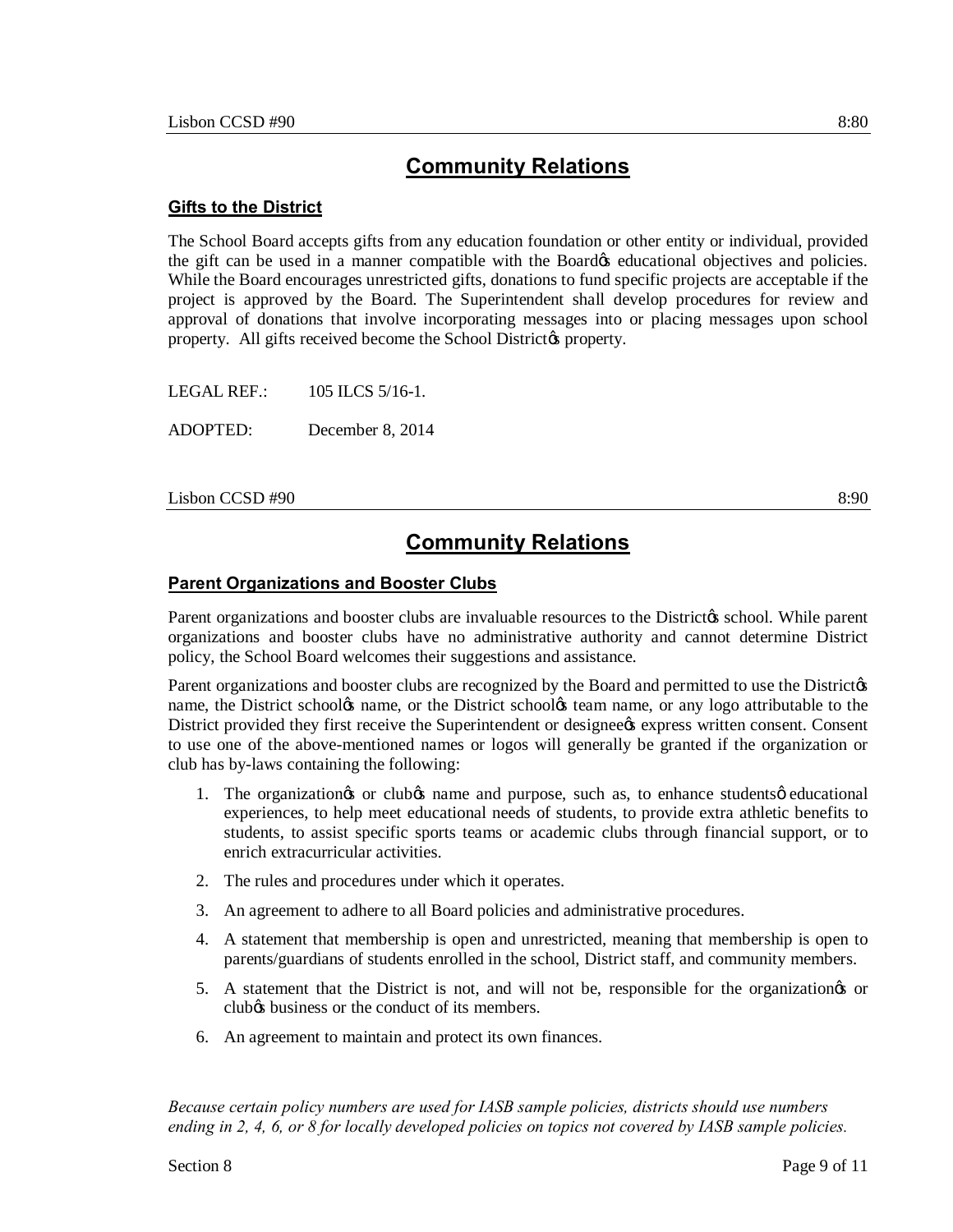7. A recognition that money given to a school cannot be earmarked for any particular expense. Booster clubs may make recommendations, but cash or other valuable consideration must be given to the District to use at its discretion. The Board obligation to comply with Title IX by providing equal athletic opportunity for members of both genders will supersede an organization or club $\alpha$  recommendation.

Permission to use one of the above-mentioned names or logos may be rescinded at any time and does not constitute permission to act as the District ts representative. At no time does the District accept responsibility for the actions of any parent organization or booster club regardless of whether it was recognized and/or permitted to use any of the above-mentioned names or logos. The Superintendent shall designate an administrative staff member to serve as the liaison to parent organizations or booster clubs. The liaison will serve as a resource person and provide information about school programs, resources, policies, problems, concerns, and emerging issues. Building staff will be encouraged to participate in the organizations.

CROSS REF.: 8:80 (Gifts to the District) ADOPTED: December 8, 2014

 $\sim$  8:95 8:95

## **Community Relations**

## **Parental Involvement**

In order to assure collaborative relationships between students  $\phi$  families and the District, and to enable parents/guardians to become active partners in their childrengs education, the Superintendent shall:

- 1. Keep parents/guardians thoroughly informed about their child ts school and education.
- 2. Encourage parents/guardians to be involved in their child of school and education.
- 3. Establish effective two-way communication between parents/guardians and the District.
- 4. Seek input from parents/guardians on significant school-related issues.
- 5. Inform parents/guardians on how they can assist their childrengs learning.

The Superintendent shall periodically report to the School Board on the implementation of this policy.

CROSS REF.: 6:170 (Title I Programs), 6:250 (Community Resource Persons and Volunteers), 8:10 (Connection with the Community), 8:90 (Parent Organizations and Booster Clubs)

ADOPTED: December 8, 2014